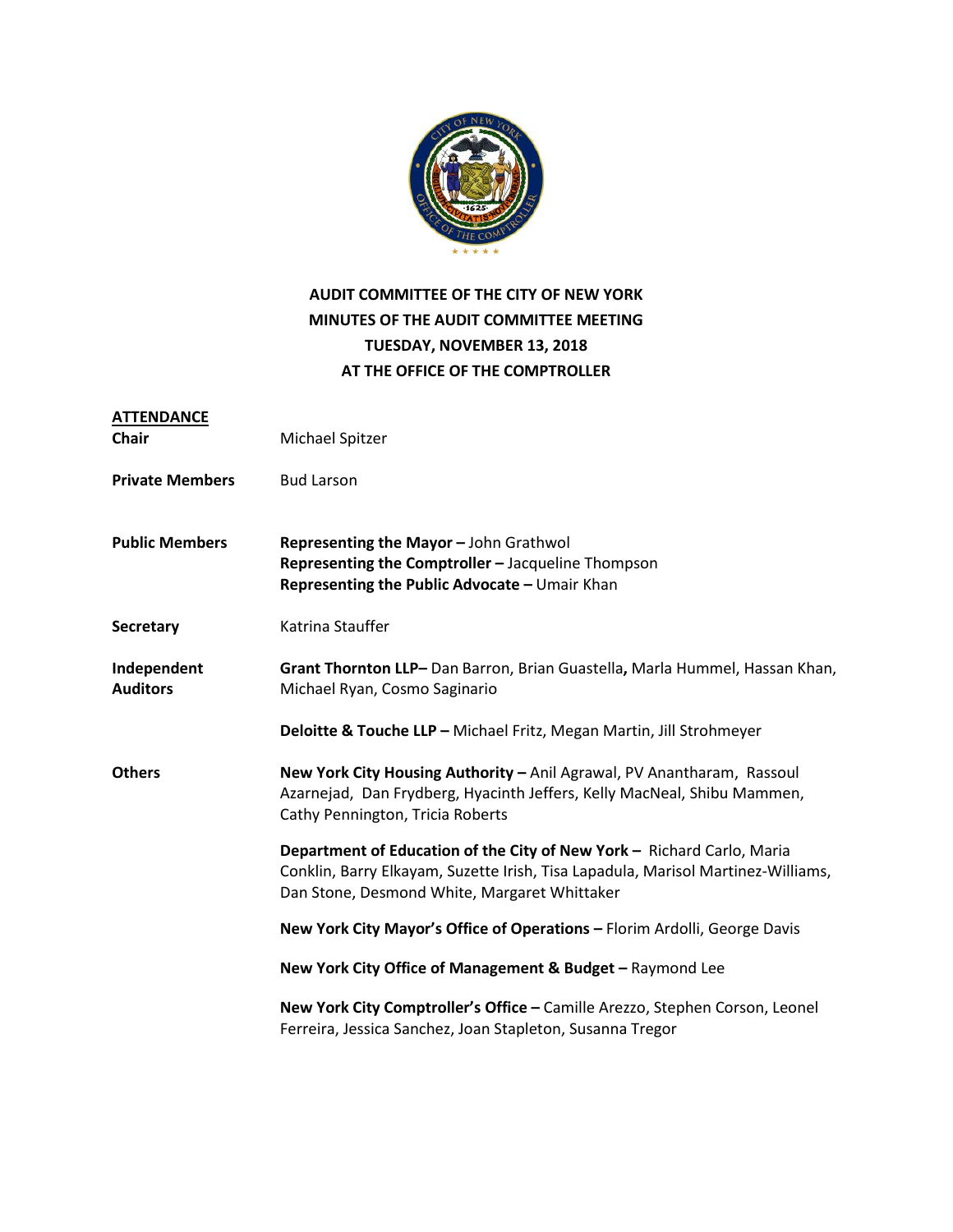### Audit Committee Meeting – November 13, 2018

### **I. Call to Order and Roll Call**

Mr. Michael Spitzer, Audit Committee Chairman, called the meeting to order at 9:30 a.m., and Audit Committee Secretary, Ms. Katrina Stauffer, took roll call; a quorum was present.

# **II. Motion to Accept Draft Minutes of the Audit Committee Meeting held October 24, 2018.**

The first agenda item was the approval of the draft minutes of the October 24, 2018 Audit Committee meeting. Chairman Spitzer inquired if there were any comments on the draft minutes as presented. Subject to any non-substantive editorial comments submitted to Ms. Stauffer, the Committee approved the draft minutes of the October 24, 2018 Audit Committee Meeting.

# **III. Presentation of the Financial Statements and Management Letter for the New York City Housing Authority**

The next agenda item was the review of the financial statements and management letter of the New York City Housing Authority (NYCHA) for the fiscal year ended December 31, 2017.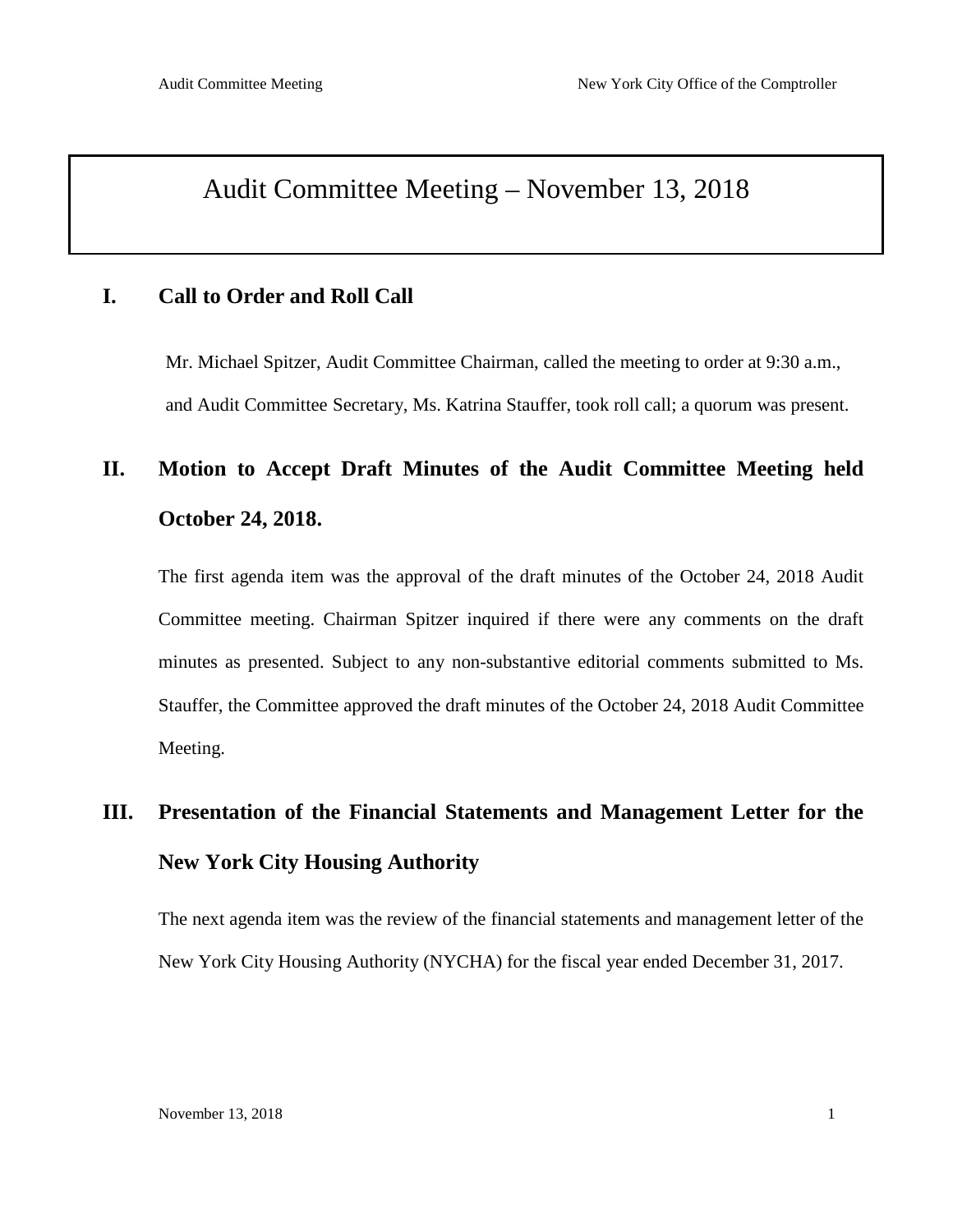Mr. P.V. Anantharam, Chief Financial Officer (CFO), introduced other representatives of NYCHA present, and representatives of Deloitte & Touche, LLP, NYCHA's independent auditors.

This is a follow-up to the meeting in June since, at that time, not all members had received the NYCHA's financial statements. Ms. Tricia Roberts noted that the financial statements also include results of LLC1 and LLC2, which are the blended component units under NYCHA. The auditors issued an unqualified clean opinion of the annual financial statements and issued a management letter.

NYCHA's loss before capital contributions for 2017 was \$329 million, compared to a loss of \$361 million for 2016. This favorable variance of \$32 million was comprised of favorable variances of \$21 million in operating revenues, \$10 million in non-operating revenues, net, and \$1 million in operating expenses.

The decrease in operating expenses of \$1 million was attributed to an increase in housing assistance payments of \$46 million due to 1,395 additional units from the Ocean Bay (Bayside) Rental Assistance Demonstration Program and an increase in the cost per unit from \$960 to \$1,000.

An increase in utilities of \$20 million was due to price increases in electricity and heating gas consumption increases. A decrease in maintenance and operation of \$36 million was due to lower pollution remediation costs because of the completion of the 2013 Capital Fund Financing Program in June 2017, as well as operational initiatives such as vendor work orders, pest control, and tree pruning.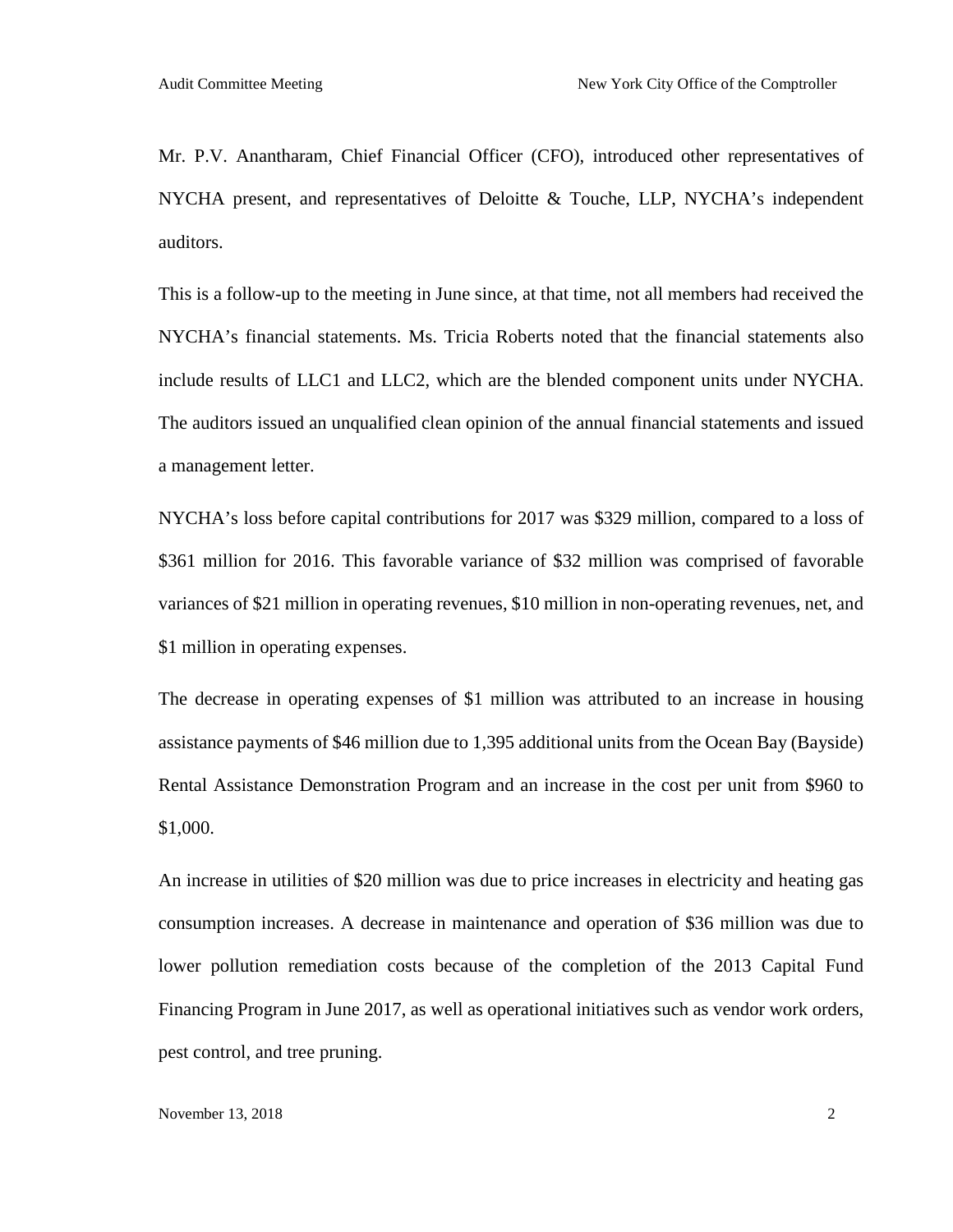A decrease in Other Postemployment Benefits (OPEB) costs of \$31 million was due to the interest rate change from 3.71 percent to 3.16 percent resulting from the implementation of GASB Statement Number 75, *Accounting and Financial Reporting for Postemployment Benefits Other than Pensions*. An increase in non-operating revenues of \$10 million was due to an increase in subsidies and grants of \$30 million. A Section 8 HAP subsidy of \$28 million was due to the increased need for housing assistance payments. In 2017 FEMA provided subsidy of \$28 million to cover excess fuel costs for mobile boilers related to Superstorm Sandy and there was a decrease in federal operating subsidy of \$22 million to lower subsidy URL offset by HUD proration increase to 93 percent.

A question and answer session took place after the presentation. Several matters were discussed including:

- Liability relating to lead only has to do with lead being exposed during the course of modernization work as opposed to a structured approach to addressing lead systemwide.
- The Committee expressed various concerns regarding the liability numbers for lead not being clearly identified in the financials and there doesn't seem to be any recognition of this issue as far as a description of what may be going on or what NYCHA may be doing in order to address it. NYCHA stated it would include the expenditures for lead remediation, inspecting and testing in future reports; however, the amounts may be more easily identifiable in the budget documents, as it is a multi-year effort.
- The Consent Decree currently under review by a judge includes provisions for a monitor and NYCHA to work together to come up with action plans for remediation work in the areas of lead, heat, and other health and safety concerns. The Southern District is